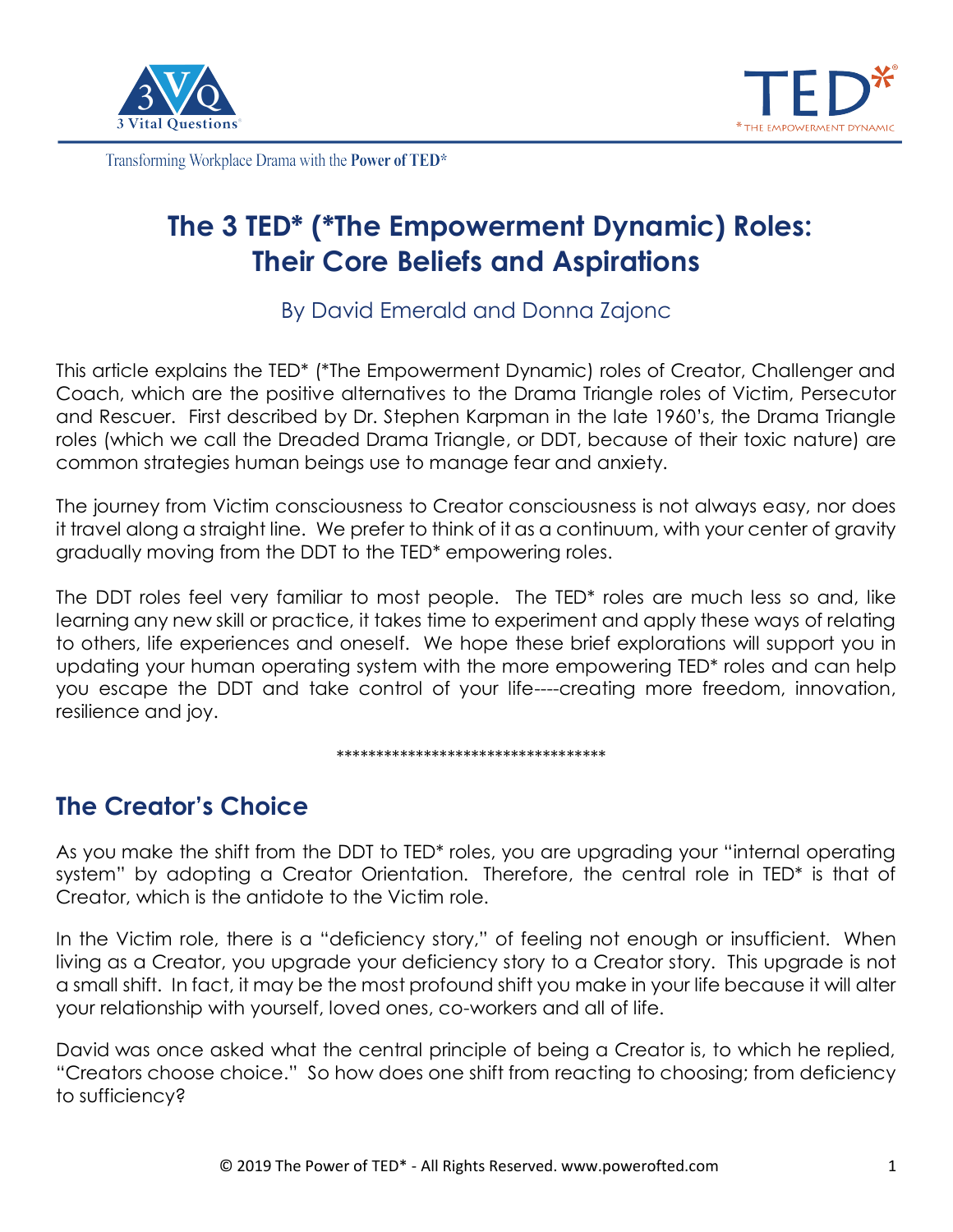



You begin by affirming your true essence as a resourceful, creative and whole human being. You also uphold and see these same qualities in all others, viewing them as the Co-Creators they are.

We see three primary beliefs that are foundational for the Creator to choose choice.

## **Choice #1: I am sufficient, whole and complete.**

We encourage you to take a moment and rewrite your deficiency story into your Creator story. We learned the following process from Fr. Richard Rohr that can help you begin this transition:

Think of a negative phrase you have said aloud or thought to yourself that comes from a sense of shame rather than your inherent dignity. Turn it upside down and say, in first person, present tense, an affirmation of your (Creator) value. For instance:

"I am unlovable"…… "I am infinitely loved."

Or, "I am a problem in the world……."I am a gift and solution in the world."

The Creator "knows" deeply their true essence as love and wholeness for themselves and other Creators.

## **Choice #2: I am responsible for choosing my response to life.**

If you believe you are whole and complete it stands to reason that you no longer view yourself as at the mercy of life's events. You can now choose your response.

Viktor Frankl, who survived three Nazi concentration camps writes in his amazing book, *A Man's Search for Meaning:*

*"Between stimulus and response there is a space. In that space is our power to choose our response. In our response lies our growth and our freedom."*

As a Creator, you can learn to pause and be aware of the space that exists between the incoming stimulus and your response. This awareness builds your capacity to be at choice, rather than simply react to the drama of the moment.

## **Choice #3: Even with set-backs and struggles, I focus on continuous learning.**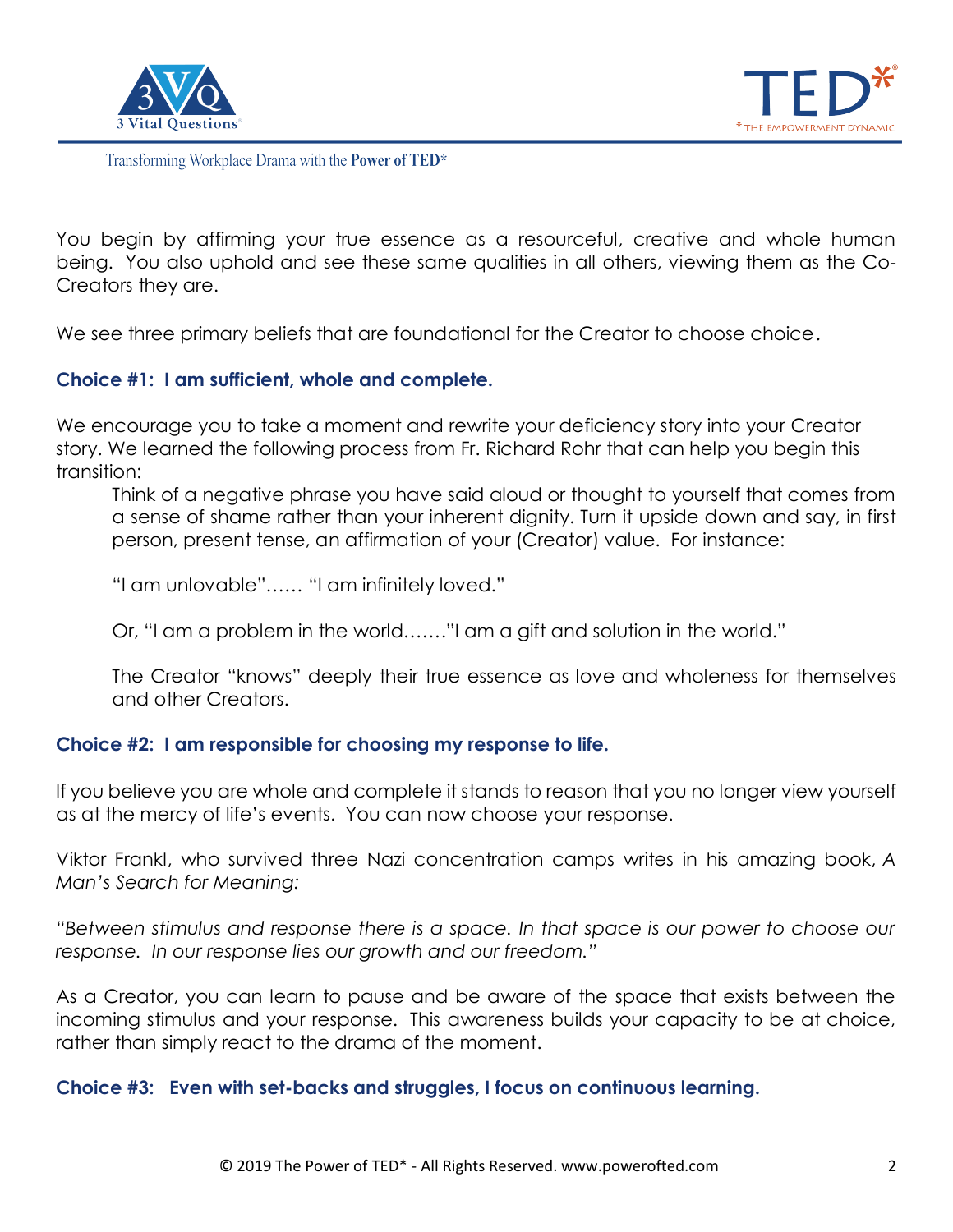



When you take responsibility for your response to life's events, you spend less energy trying to change situations that you can't control. Once you accept you don't know how things are going to turn out, there's new energy for learning and growth rather than resisting "what is."

Now, as a Creator, you can focus on what you desire in life—what rocks your world and what you are truly grateful for. With this new orientation to life, set-backs and struggles become learning opportunities – what we call Challengers – and you are no longer a Victim to life's challenges.

When in the Victim role, we humans run on an egoic-operating system where everything is about "me" and the win-lose paradigm. Once you begin to recognize that this is a false image of life that divides reality into "us vs them" and a "right or wrong" paradigm, you yearn for a more satisfying way of living.

You can choose to relate to others, yourself, and life with a whole new operating system based upon your ideal—or Creator self.

\*\*\*\*\*\*\*\*\*\*\*\*\*\*\*\*\*\*\*\*\*\*\*\*\*\*\*\*\*\*\*\*\*\*\*\*\*\*\*\*

## **The Challenger's Learning Intent**

Of the three TED\* roles of Creator, Challenger and Coach, we receive the most questions about the Challenger.

Readers tell us they resist embracing the Challenger role because they view it as risky or scary. Others say if they are a Challenger, they won't be liked by their co-workers or those they lead. We also hear that sometimes there is confusion with the Coach role, which we will explain in a moment. We are pleased to clarify this powerful role that we have grown to deeply appreciate.

Challengers are catalysts for learning and are willing to stand for the vision, even when it may be unpopular. Challengers have a knack for letting go of the details and staying focused on the desired outcomes. They sometimes shake things up and are often called the "truthtellers." Challengers go to the heart of the matter and frequently deliver the hard facts, while inspiring others and themselves to reach for the highest good.

You have had Challengers in your life—-we are sure of it. Your Challenger may have been your toughest teacher, the demanding sports coach or a wise uncle or aunt. You know they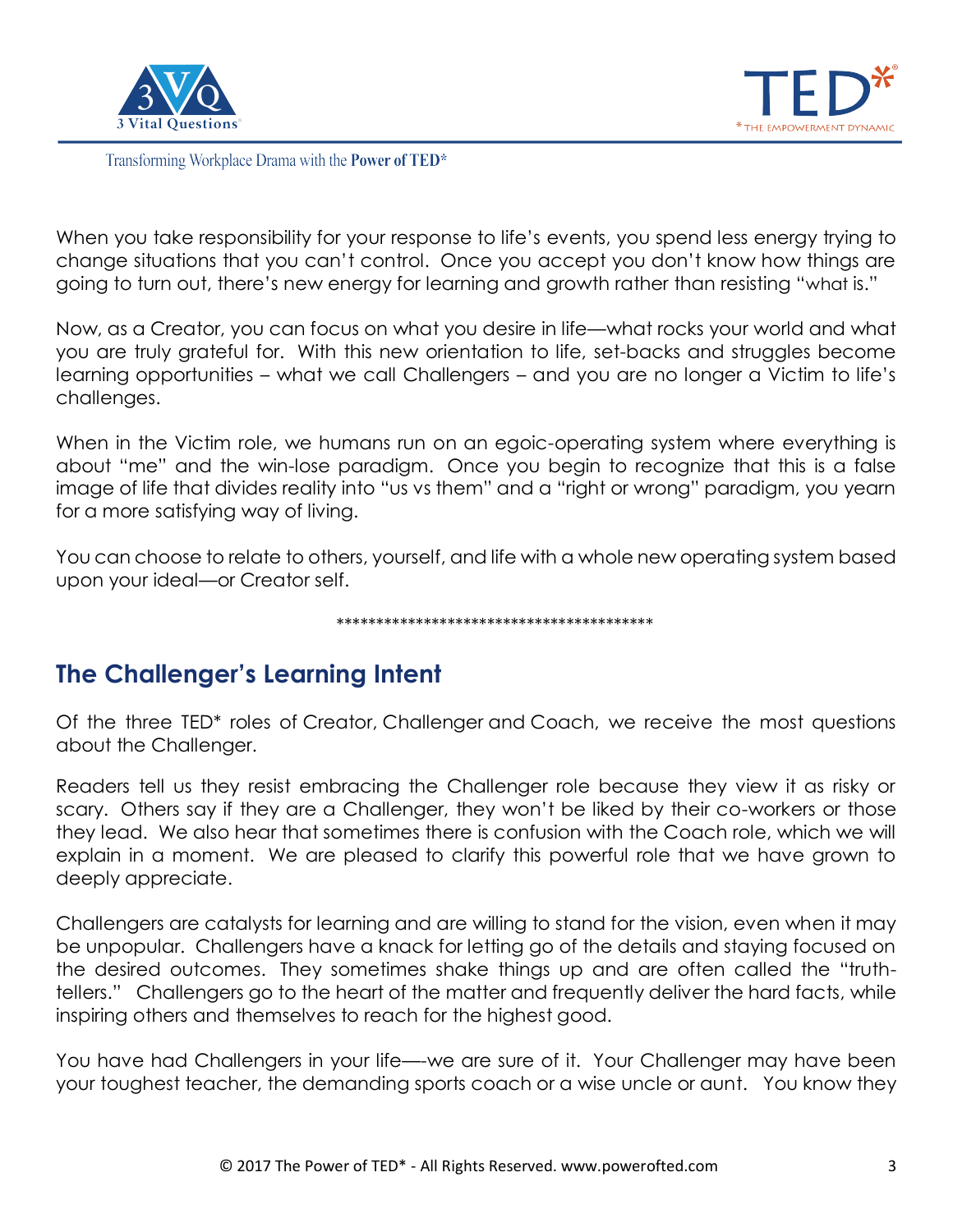



loved and cared for you because their intent was to challenge you to learn and grow and be your best. At the time, you may have resisted their high expectations.

Without Challengers, under pressure we humans might wither, and compromise the vision we so desire. There are at least three primary beliefs that are foundational to the Challenger role:

## **Belief #1: Life is about learning and growth – even in the face of "not knowing."**

Challengers frequently ask of others and themselves: "Given the situation, what is here to learn or gain?" They may say to themselves or others: "Let's trust the process and keep moving forward." They take a stand for learning and growth by evoking/inspiring and, at times, provoking/nudging others to take action and continue to stretch and hone their Creator capabilities. While Persecutors want to control chaos and uncertainty, the Challenger "knows what they know and don't know" and is comfortable with the "not knowing" that often occurs in the learning process.

## **Belief #2: Given life is ever-changing and uncertain, I rest in the confidence and conviction of my values.**

This belief is the foundation of the "truth-teller." By clarifying and aligning themselves with their values, keeping their word and living in integrity is a high priority for a Challenger. They do not acquiesce to the drama of the moment. Instead Challengers focus on taking a stand for what they believe in, even in the middle of chaos and change. They also challenge others to live in integrity with their values.

## **Belief #3. I tell the truth about current reality, without blame or judgment.**

Challengers see reality for what it is and neither minimize nor catastrophize "what is" to gain position or be "one up." A Challenger speaks the unspeakable, that no one else in the room is willing to say. While there is a strength and sturdiness to the Challenger, there is also a willingness to be vulnerable and open, because there is nothing to hide or defend. A Challenger has compassion for themselves and others, knowing that life and the creating process can be very hard sometimes.

They learn to be comfortable, even curious, about things they don't know or understand, and grow beyond the Persecutor's craving to be in control. Rather than be fooled by the illusion that they can control their environment, the present moment becomes an adventure as they and others learn in and through the process of creating.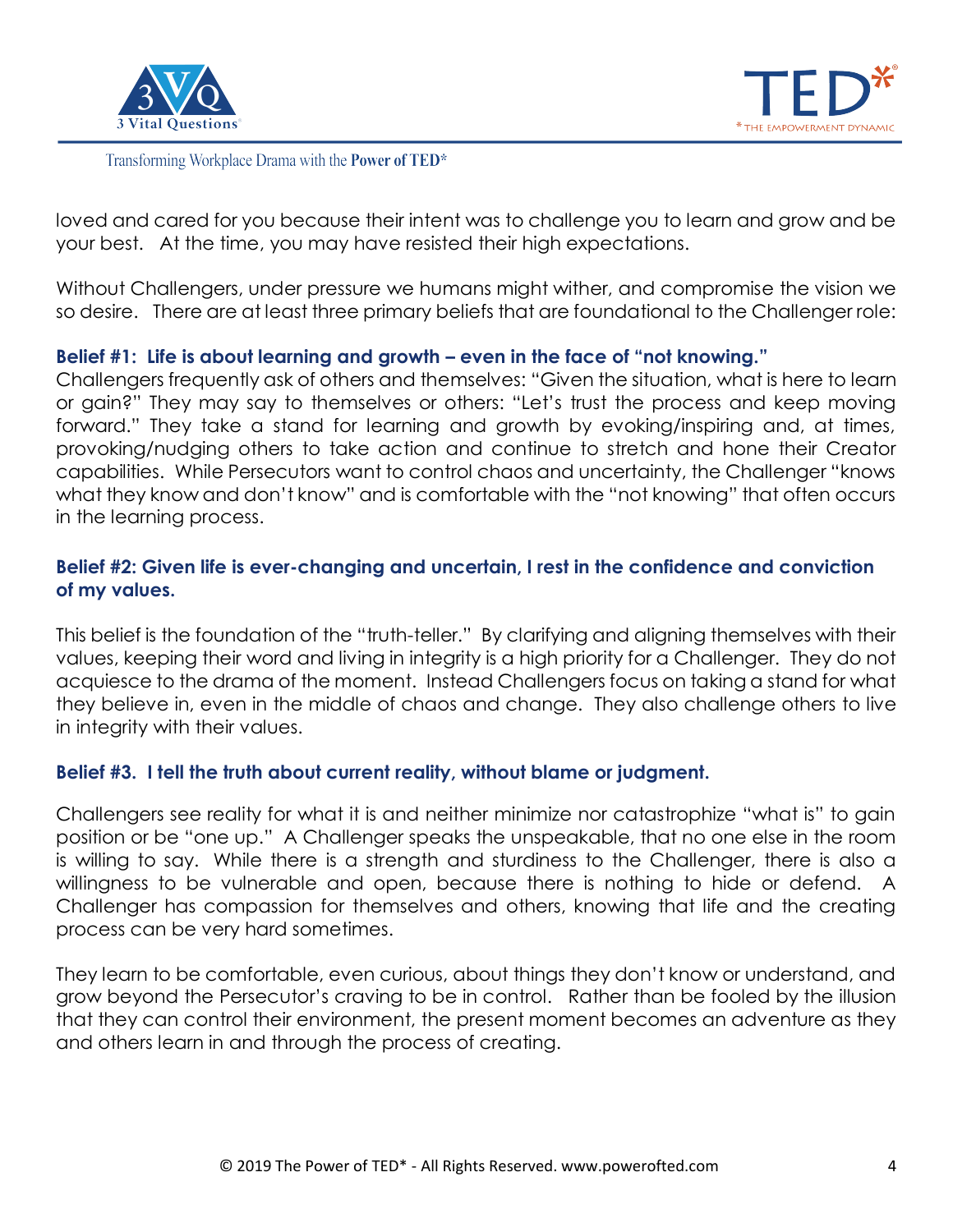



Learning "to let go or be dragged" by the need to control can be one of the most difficult human qualities to change. Here are a few suggestions of where to begin to cultivate the Challenger role:

- **1. View others as Creators.** Prior to challenging others, first reflect upon your intentions. Ask yourself: "What is my intention—-to put down, look good or be right or, to build up and support the other?" Challengers challenge from a learning intention.
- **2. Be open to new ideas and experiences.** Challenge your own learning by picking one small thing to begin; something you are unfamiliar with and then follow your curiosity and explore the topic. This loosens your grip on the need to know.
- **3. Develop self-awareness** in the moment by learning to pause and listen to your internal talk. You may notice the ego's need that whispers (sometimes shouts!) at you to stay in control and be right. When you hear that Persecutor voice, learn to pause and, again, ask "what is there to learn here?"

The Challenger's intention is to spark learning, growth and development—-both within yourself and in support of others—-as a vital aspect of creating and co-creating outcomes and choosing empowered responses to life experiences.

\*\*\*\*\*\*\*\*\*\*\*\*\*\*\*\*\*\*\*\*\*\*\*\*\*\*\*\*\*\*\*\*\*\*\*\*\*\*

## **The Coach's Curiosity**

Last, but not least, we have the Coach role, which is the positive alternative to the Rescuer.

Together, the three TED\* roles represent the best of who we are as human beings. A Creator says: "I take responsibility for my life and what I want to create." The Challenger focuses on continuous learning and telling the truth about current reality.

The Coach completes the triad by asking: "*How* are you/we going to create what you/we want?" Coaches become curious and listen deeply as they become supportive partners in the discovery process. (And you do not need to be a professional coach to embrace this role.)

What is curiosity? Curiosity means investigation, exploration and simply, "wanting to find out." If you want to "find out," it implies that you don't know or are open to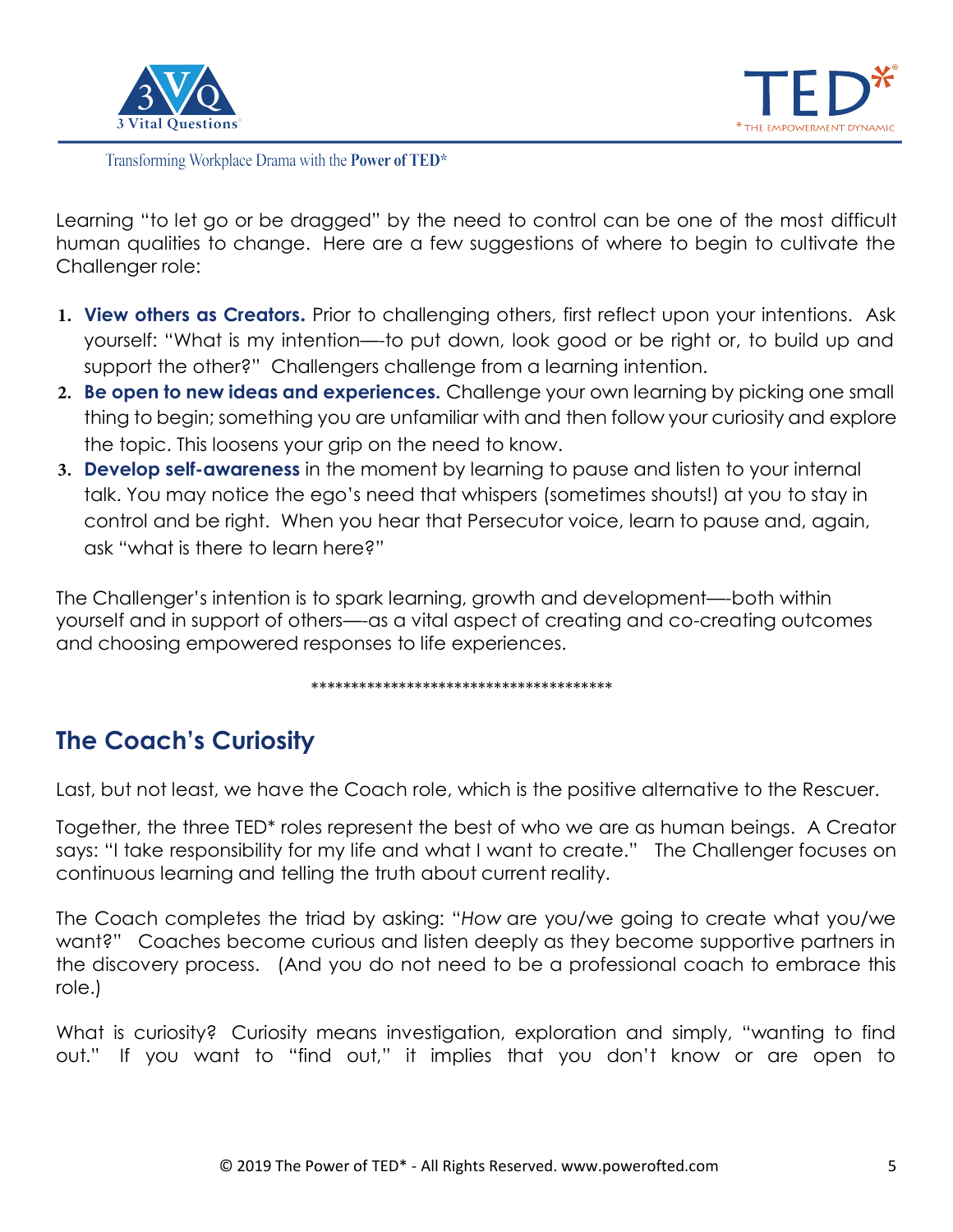



possibilities. Therefore, curiosity necessitates that you embrace "not knowing." This is the opposite of the Rescuer, who thinks they know best and intervenes, even when not asked.

If you have a sense of "knowing" and want to ask a question from the place of "I know this or that," you are leaving the space of curiosity. Your question will be directed to a specific outcome and will manipulate the conversation toward that path.

Just the opposite, a Coach asks powerful and probing questions to clarify outcomes, discern current reality and assumptions, and partner with others to determine and commit to incremental Baby Steps.

Three beliefs are foundational to the Coach role. They are:

## **Belief #1: I have faith in the wisdom that lies within.**

When in the Coach role, there is a spaciousness that arises from the faith that answers and insights exist within the other. With this faith, a Coach allows time for the individual's unique learning process to unfold, while holding them as ultimately whole and complete. Above all, a Coach sees those they support as Creators who can make their own choices.

## **Belief #2: I trust the discovery process.**

Believing in the Creator essence within themselves and others, a Coach trusts the process of allowing and emerging, rather than pushing, pulling or grasping. They stay attuned to emotions and celebrate movement and progress. A Coach uses their intuition to sense obstacles or barriers, as well as when ease and flow are present. The discovery process begins with curiosity, recognizing and observing something that is not yet clear or understood. This lack of understanding is not resignation or ignorance, but an openness to find out what is really going on and, when clarity emerges, discerning the way forward.

## **Belief #3: I believe in leaving the power with others as they clarify what they want.**

A Coach understands that, during the discovery process, a deeper clarity arises that generates energy for action. When people are fulfilled and are discovering their own path, they are more creative and innovative. The "aha" moments that come from deep inquiry clears away a person's confusion, opens into clarity and understanding, which creates passion and desire for action.